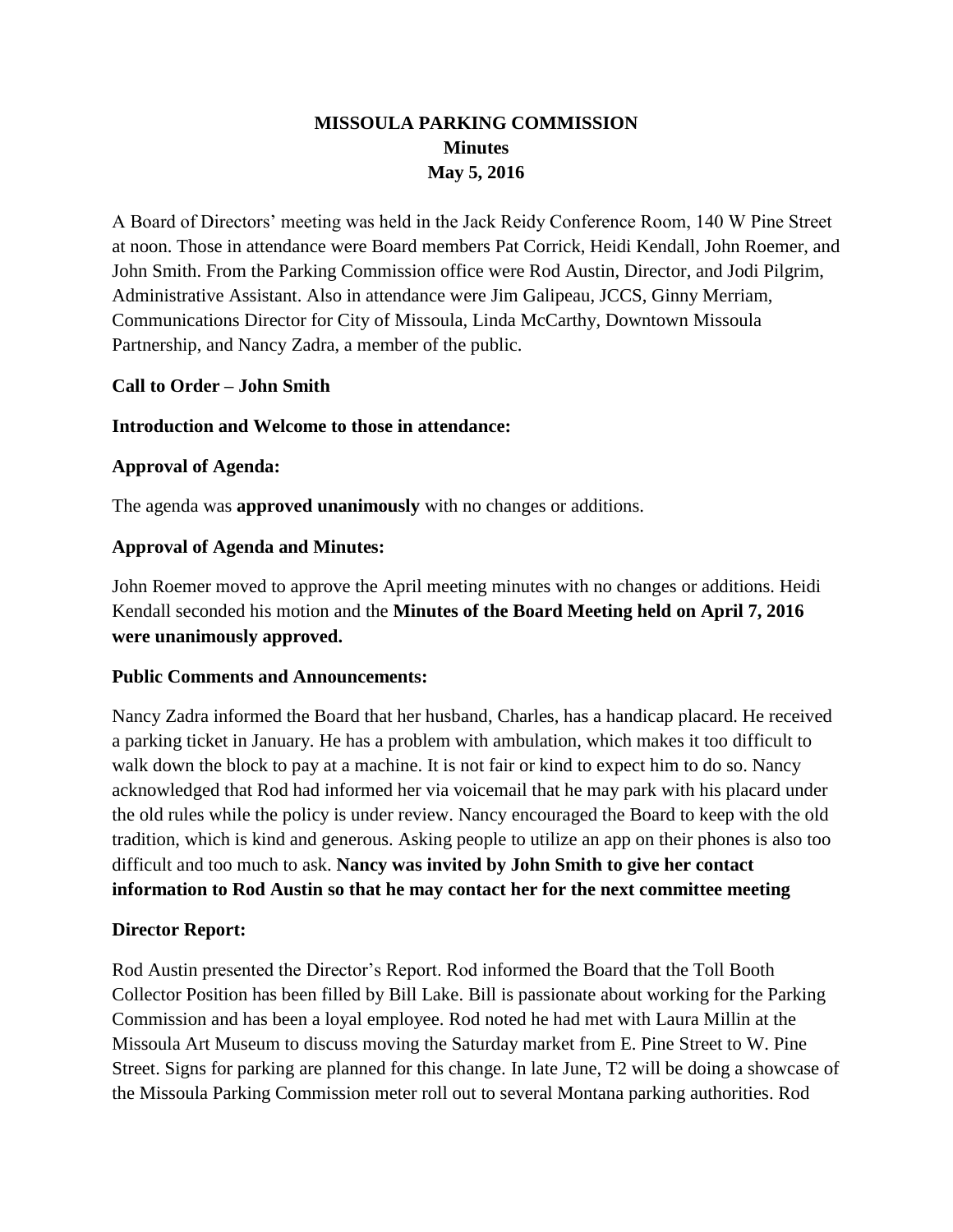provided the Board with copies of the Anderson Zurmuehlen Financial and Audit Reports and mentioned specifically pages 40-41 regarding Bond Coverage Ratio which is at 256%, exceeding the goal of 135%.

Nancy Zadra entered the meeting late. Director's report was paused to take her public comment which is detailed in the Public Comments section of these minutes.

Rod reported, in response to Mrs. Zadra's concerns, that the first handicap committee meeting was held on April 18, 2016. Travis Hoffman, Hadley Ferguson, and Bob Liston were in attendance for that meeting. Travis and Doug Harby are working on identifying all handicap spaces and determining their ADA compliance. The pitch in the crown of the road is too steep to meet ADA requirements for handicap spaces and striping is not correct on several spaces. Ben Weiss from the Bicycle Pedestrian Office has an intern surveying downtown parking spaces which will provide a starting place for fixing the problem spaces. John Smith informed Nancy Zadra that the committee for handicap parking policy was called for in the February, 2016 meeting and that Rod Austin is heading the committee. Rod Austin informed Nancy Zadra that the Board will ultimately make the decision on whether handicap parking remains free. He then informed the Board and Nancy that the committee is on hold until the phone application is in place. Rod will call Nancy Zadra to inform her when the meeting is scheduled.

## **Financial Statement:**

Jim Galipeau confirmed that each member had received a copy of the March financial report. Comparison from this year to last year in March show ticket revenue is down \$42,000, meter revenue is up \$84,000, and lease revenue is up \$105,000. Overall, revenue is up around \$179,000. Expenses are about \$45,000 less than last year. Rod Austin pointed out that some of the on-going expenses for the new meters have yet to hit the Parking Commission because there was a substantial purchase at the beginning of the project. Meter expenses are expected to be reflected in future financial reports. Total Operating Income to date is around \$670,000.

## **Communications and Presentations:**

Ginny Merriam presented some options to the board on making meeting more public and transparent. The city contracts with MCAT for 400 hours per year of public T.V. programming. The MCAT Commission has unanimously approved use of some of those hours for the MPC Board meetings. The options available to the Board are to broadcast the meetings live in City Council Chambers and record meetings in Sire or record the meetings for a later air date and have meetings archived on the MCAT site. **The Board agreed to add this as a discussion topic for the June 2, 2016 Board meeting.** 

## **Action Item:**